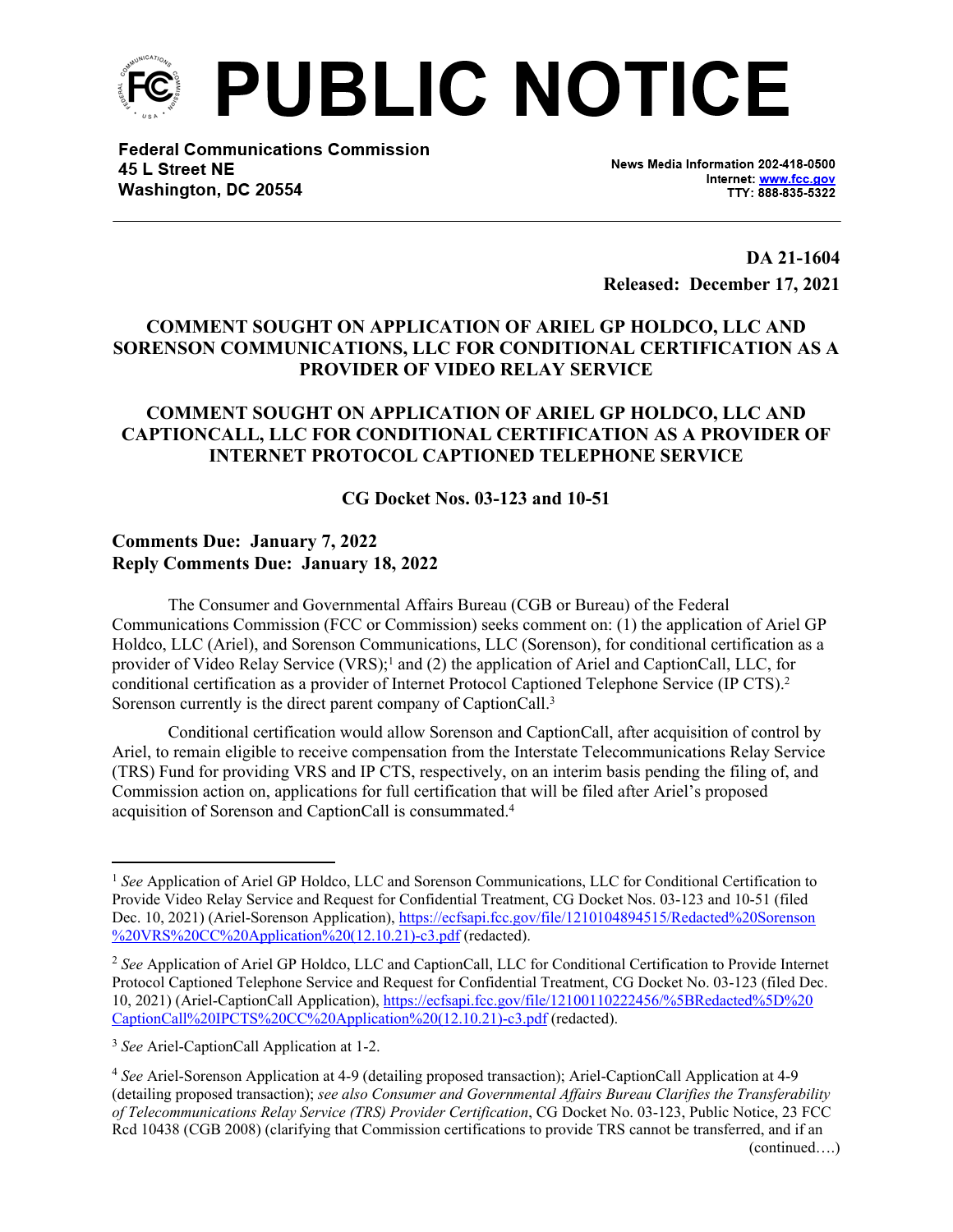Both applications contain redacted portions for which confidential treatment is requested. Access to the redacted material is governed by the Third Protective Order in this docket.<sup>5</sup>

*Filing Requirements.* Interested parties may file comments on or before the dates indicated on the first page of this document.<sup>6</sup> All filings must reference CG Docket Nos. 03-123 and 10-51. Comments may be filed using the Commission's Electronic Comment Filing System (ECFS).<sup>7</sup>

- Electronic Filers: Comments may be filed electronically using the Internet by accessing the ECFS: [https://www.fcc.gov/ecfs/filings.](https://www.fcc.gov/ecfs/filings)
- Paper Filers:
	- o Parties who choose to file by paper must file an original and one copy of each filing. If more than one docket or rulemaking number appears in the caption of this proceeding, filers must submit two additional copies for each additional docket or rulemaking number.
	- o Filings can be sent by hand or messenger delivery, by commercial overnight courier, or by first-class or overnight U.S. Postal Service mail. All filings must be addressed to the Commission's Secretary, Office of the Secretary, Federal Communications Commission.
	- o Currently, the Commission does not accept any hand delivered or messenger delivered filings as a temporary measure taken to help protect the health and safety of individuals, and to mitigate the transmission of COVID-19. In the event that the Commission announces the lifting of COVID-19 restrictions, a filing window will be opened at the Commission's office located at 9050 Junction Drive, Annapolis Junction, MD 20701. 8
	- o Commercial overnight mail (other than U.S. Postal Service Express Mail and Priority Mail) must be sent to 9050 Junction Drive, Annapolis Junction, MD 20701.
	- o U.S. Postal Service first-class, Express, and Priority mail may be addressed to 45 L Street, NE, Washington, DC 20554.
	- o During the time the Commission's building is closed to the general public and until further notice, if more than one docket or rulemaking number appears in the caption of a proceeding, paper filers need not submit two additional copies for each additional docket or rulemaking number; an original and one copy are sufficient.

*Ex Parte Rules.* The proceeding this Public Notice initiates shall be treated as a "permit-butdisclose" proceeding in accordance with the Commission's ex parte rules.<sup>9</sup> Persons making ex parte presentations must file a copy of any written presentation or a memorandum summarizing any oral presentation within two business days after the presentation (unless a different deadline applicable to the

acquiring entity is not already eligible to receive compensation from the TRS Fund, it must be certified before it can offer service for which it seeks compensation from the Fund).

<sup>5</sup> *See Misuse of Internet Protocol (IP) Captioned Telephone Service; Structure and Practices of the Video Relay Service Program; Telecommunications Relay Services and Speech-to-Speech Services for Individuals with Hearing and Speech Disabilities*, CG Docket Nos. 13-24, 10-51, and 03-123, Order and Third Protective Order, 33 FCC Rcd 6802, 6803, para. 4 (CGB 2018).

<sup>6</sup> *See* 47 CFR §§ 1.1, 1.49.

<sup>7</sup> *See* FCC, Electronic Filing of Documents in Rulemaking Proceedings, 63 Fed. Reg. 24121 (May 1, 1998).

<sup>8</sup> *See FCC Announces Closure of FCC Headquarters Open Window and Change in Hand-Delivery Policy*, Public Notice, 35 FCC Rcd 2788 (OMD 2020), [https://www.fcc.gov/document/fcc-closesheadquarters-open-window-and](https://www.fcc.gov/document/fcc-closesheadquarters-open-window-and-changes-hand-delivery-policy)[changes-hand-delivery-policy](https://www.fcc.gov/document/fcc-closesheadquarters-open-window-and-changes-hand-delivery-policy).

<sup>9</sup> 47 CFR § 1.1200 *et seq.*